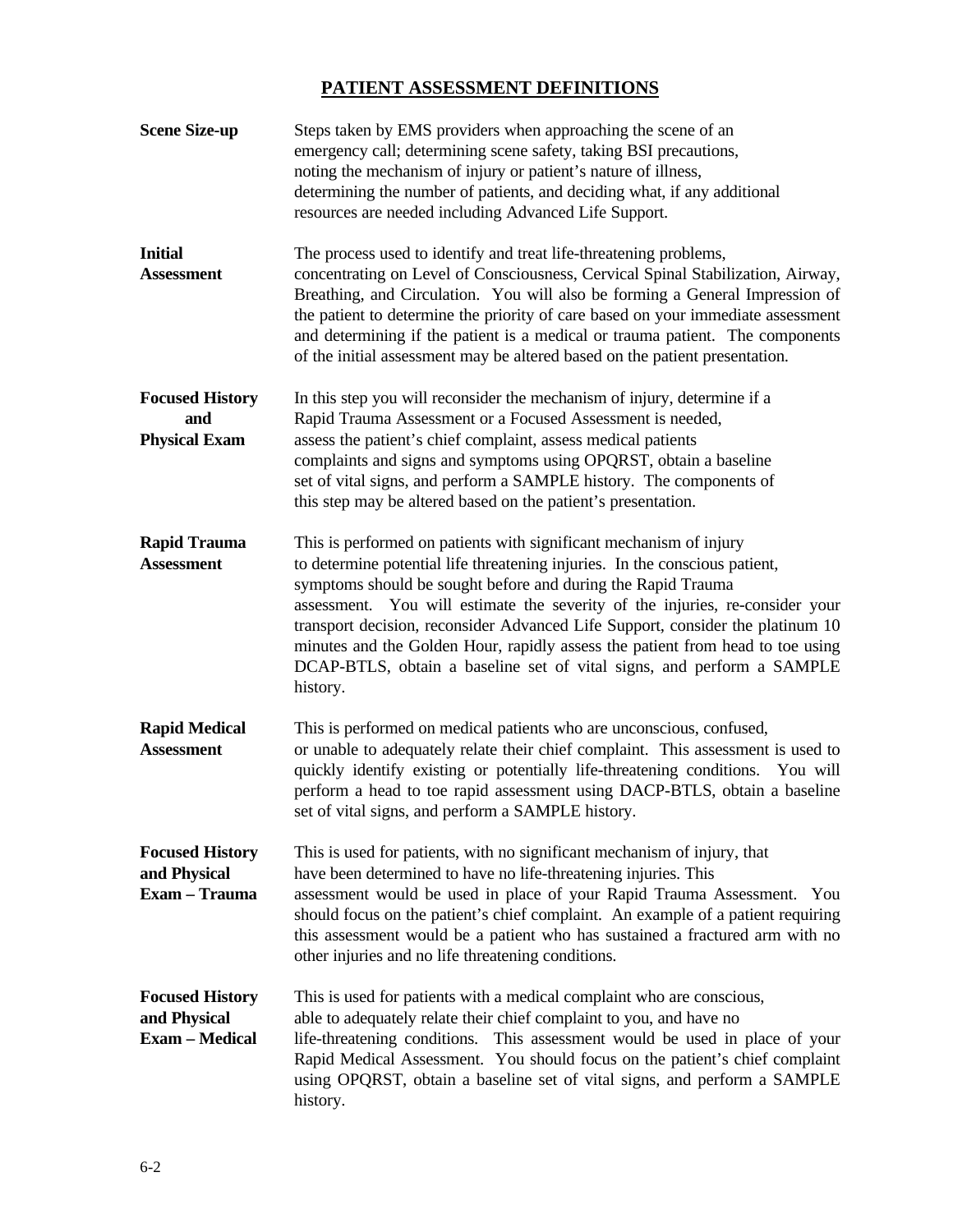| <b>Detailed</b>                     | This is a more in-depth assessment that builds on the Focused Physical                                                                                                                                                                                                                                                                                                                                                                                                                                                                                                                                                                                                                                                                                                       |  |  |  |
|-------------------------------------|------------------------------------------------------------------------------------------------------------------------------------------------------------------------------------------------------------------------------------------------------------------------------------------------------------------------------------------------------------------------------------------------------------------------------------------------------------------------------------------------------------------------------------------------------------------------------------------------------------------------------------------------------------------------------------------------------------------------------------------------------------------------------|--|--|--|
| <b>Physical Exam</b>                | Exam. Many of your patients may not require a Detailed Physical Exam<br>because it is either irrelevant or there is not enough time to complete it.<br>This assessment will only be performed while enroute to the hospital or<br>if there is time on-scene while waiting for an ambulance to arrive.<br>Patients who will have this assessment completed are patients with<br>significant mechanism of injury, unconscious, confused, or unable to<br>adequately relate their chief complaint. In the Detailed Physical Exam<br>you will perform a head to toe assessment using DCAP-BTLS to find<br>isolated and non-life-threatening problems that were not found in the<br>Rapid Assessment and also to further explore what you learned during<br>the Rapid Assessment. |  |  |  |
| <b>Ongoing</b><br><b>Assessment</b> | This assessment is performed during transport on all patients. The<br>Ongoing Assessment will be repeated every 15 minutes for the stable<br>patient and every 5 minutes for the unstable patient. This assessment<br>is used to answer the following questions:                                                                                                                                                                                                                                                                                                                                                                                                                                                                                                             |  |  |  |
|                                     | 1. Is the treatment improving the patient's condition?                                                                                                                                                                                                                                                                                                                                                                                                                                                                                                                                                                                                                                                                                                                       |  |  |  |
|                                     | Are any known problems getting better or worse?<br>2.                                                                                                                                                                                                                                                                                                                                                                                                                                                                                                                                                                                                                                                                                                                        |  |  |  |
|                                     | 3.<br>What is the nature of any newly identified problems?                                                                                                                                                                                                                                                                                                                                                                                                                                                                                                                                                                                                                                                                                                                   |  |  |  |
|                                     | You will continue to reassess mental status, ABCs, re-establish patient<br>priorities, reassess vital signs, repeat the focused assessment, and continually<br>recheck your interventions.                                                                                                                                                                                                                                                                                                                                                                                                                                                                                                                                                                                   |  |  |  |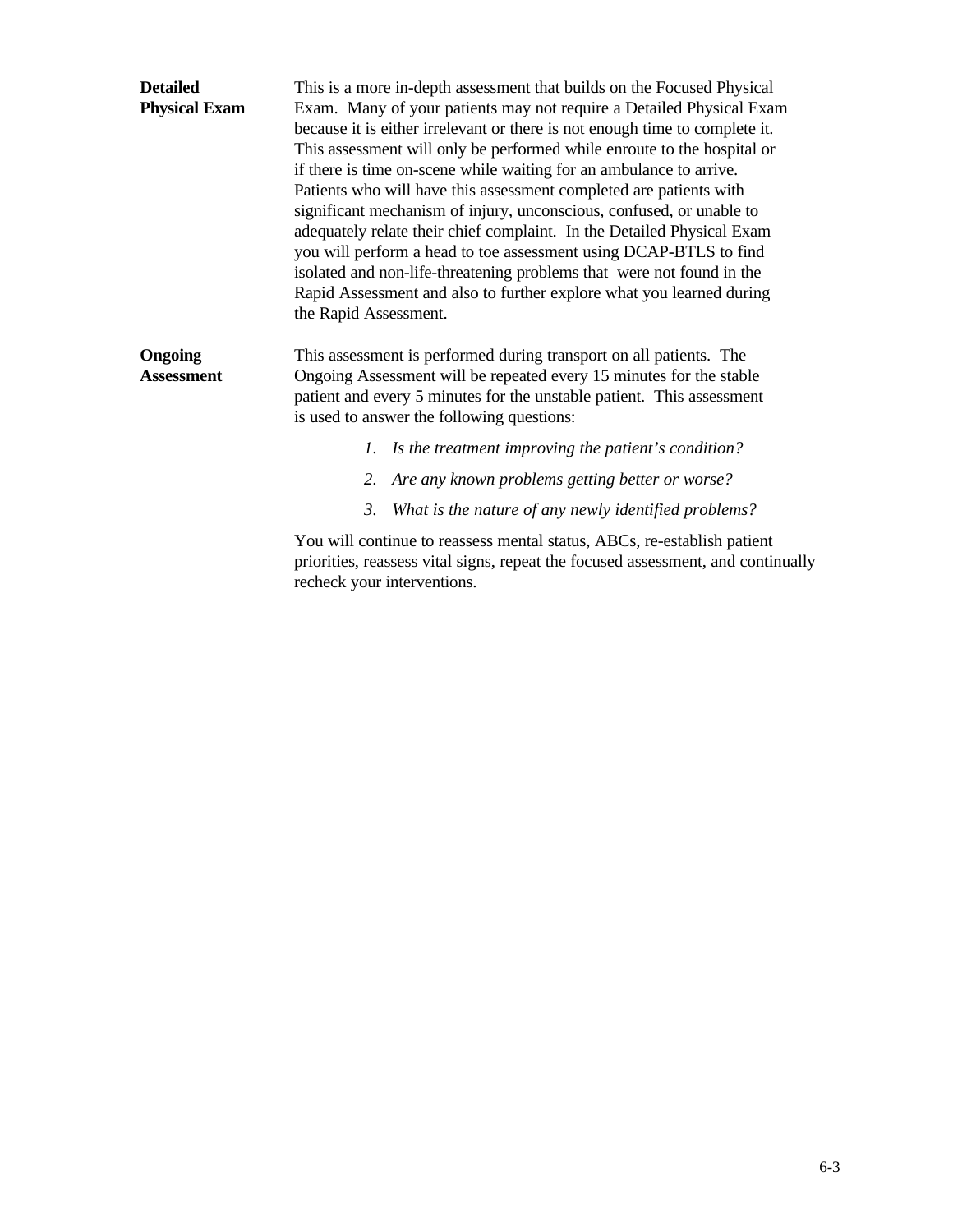# **ACRONYMS USED DURING PATIENT ASSESSMENT**

**MOI –** stands for mechanism of injury

**AVPU –** used to classify the patient's mental status:

- $\bullet$  **A** = awake, alert, and oriented
- $\bullet$   $\mathbf{V}$  = alert to voice, but not oriented
- $\bullet$  **P** = alert to painful stimuli only
- **U** = unresponsive to voice or painful stimuli

**CUPS –** used as an additional tool to prioritize the patient for transport:

- $\bullet$  **C** = critical
- $\bullet$   $\bullet$   $\bullet$   $\bullet$  **U** = unstable
- $\bullet$  **P** = potentially unstable
- $S = stable$

| <b>Priority</b>                                     | <b>Illness/Injury Severity</b>                                                                                                                                                                                                                                                                                                                                                                                            | <b>Transport Decision</b>                                                                            |  |
|-----------------------------------------------------|---------------------------------------------------------------------------------------------------------------------------------------------------------------------------------------------------------------------------------------------------------------------------------------------------------------------------------------------------------------------------------------------------------------------------|------------------------------------------------------------------------------------------------------|--|
| <b>C</b> ritical                                    | Patients either receiving CPR, in respiratory<br>arrest, or requiring and receiving life-<br>sustaining ventilatory/circulatory support                                                                                                                                                                                                                                                                                   | $C-U-P$                                                                                              |  |
| <b>U</b> nstable<br><b>P</b> otentially<br>unstable | Poor general impression<br>Unresponsive with no gag or cough<br>reflexes<br>Responsive but unable to follow commands<br>Difficulty breathing<br>Pale skin or other signs of poor perfusion<br>(shock)<br>Complicated childbirth<br>Uncontrolled bleeding<br>Severe pain in any area of the body<br>Severe chest pain, especially with a<br>systolic BP of less than<br>100 mmHg<br>Inability to move any part of the body | Scene Size-up<br><b>Initial Assessment</b><br>Rapid Assessment<br><b>And Transport</b>               |  |
| <b>S</b> table                                      | Minor illness, minor isolated injury,<br>uncomplicated extremity injuries, and/or any<br>patient that cannot be categorized as<br>Critical, Unstable, or Potentially unstable.                                                                                                                                                                                                                                            | S<br>Scene Size-up<br><b>Initial Assessment</b><br><b>Focused Assessment</b><br><b>And Transport</b> |  |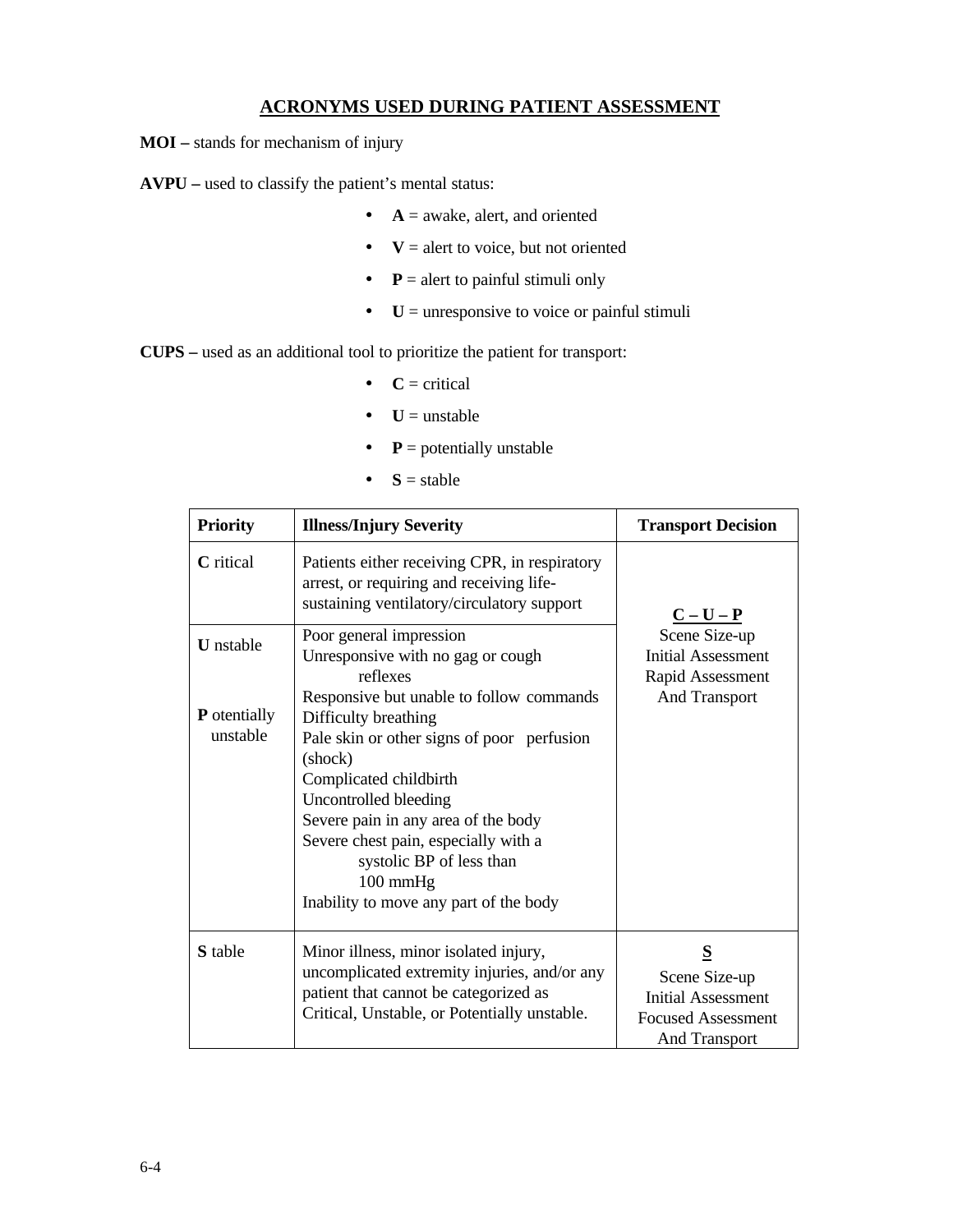# **Priority Using CUPS**

| <b>Status</b> | <b>Adult</b> | Infant/Child |
|---------------|--------------|--------------|
| C             | High         | High         |
| U             | High         | High         |
| P             | High         | High         |
| S             | Low          | Low          |

#### **DCAP-BTLS** – A mnemonic for EMT assessment in which each area of the body is evaluated for:

| $\bullet$ | <b>D</b> eformities | $\bullet$ Burns |  |
|-----------|---------------------|-----------------|--|
|           |                     |                 |  |

- **C**ontusions • **T**enderness
- **A**brasions • **L**acerations
- **P**unctures/Penetrations • **S**welling

**DOTS –** A mnemonic for CFR assessment in which each area of the body is evaluated for:

- Deformities • Tenderness
- Open Injuries • Swelling

**SAMPLE** – A mnemonic for the history of a patient's condition to determine:

- Signs & Symptoms
- Pertinent past history
- 
- Allergies • Medications
- Last oral intake • Events leading up to the illness/injury
- **OPQRST** A mnemonic used to evaluate a patient's chief complaint and signs & symptoms:
	- $\bullet$  O = onset
	- $P = \text{provocation}$ 
		-
	- $Q =$  quality
- $R = radiation$ •  $S =$  severity
- 
- $\bullet$  T = time

# **Significant Mechanism of Injury**

*(listed below are some examples)*

| Vehicle-pedestrian collision                          | Motorcycle crash             |  |
|-------------------------------------------------------|------------------------------|--|
| Death in the same passenger compartment               | High-speed vehicle collision |  |
| Medium speed vehicle collision (infants and children) | Roll-over of vehicle         |  |
| Falls greater than 20 feet (adults)                   | Ejection from vehicle        |  |
| Falls greater than 10 feet (infants and children)     | Bicycle collision            |  |
| Penetrations of the head, chest, or abdomen           | (infants and children)       |  |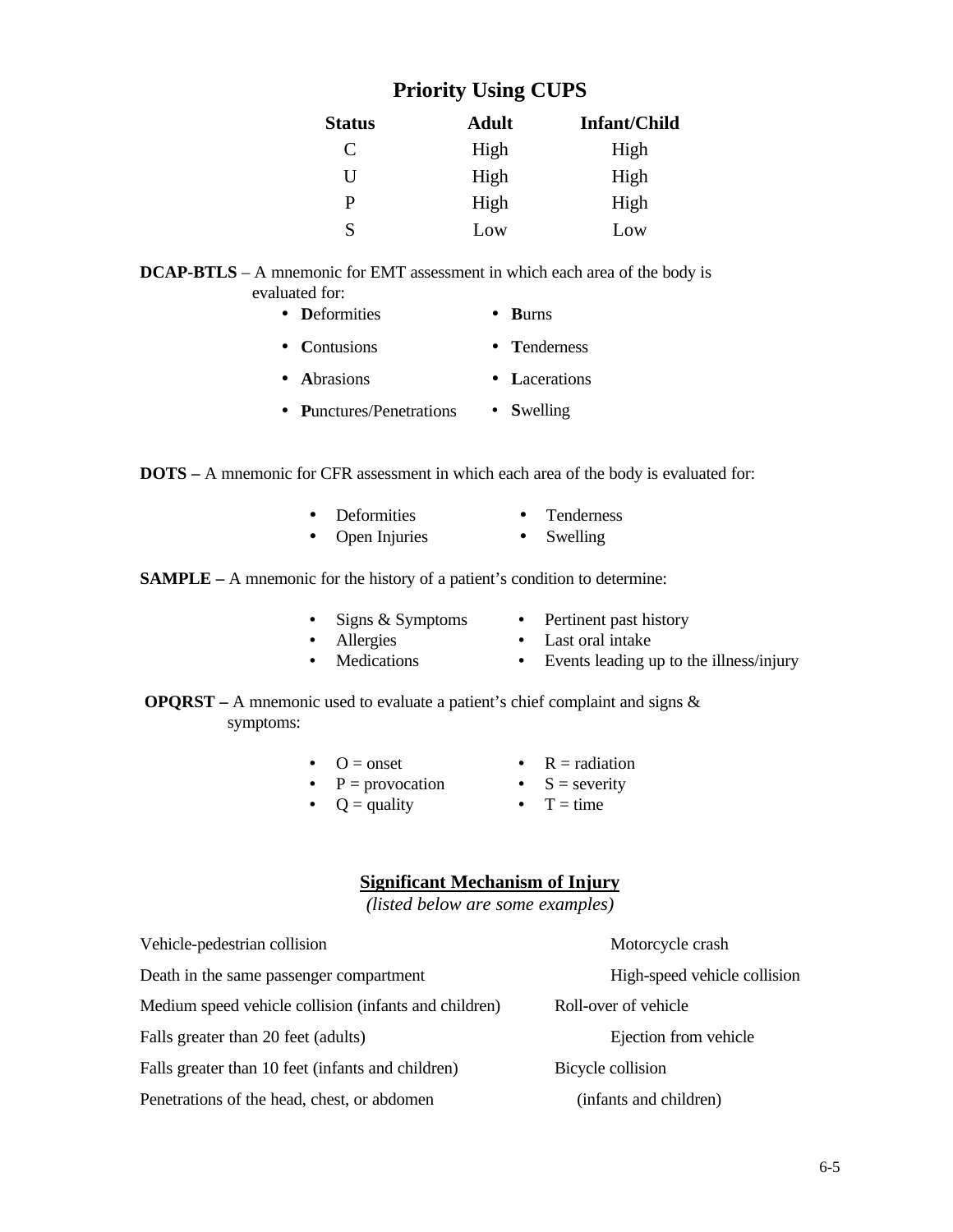# **PATIENT ASSESSMENT PRACTICE SHEET**

# **SCENE SIZE-UP**

# Steps taken when approaching the scene

- Ensure BSI (Body Substance Isolation) procedures and  $\&$  personal protective gear is being used.
- Observe scene for safety of crew, patient, bystanders.
- Identify the mechanism of injury or nature of illness.
- Identify the number of patients involved.
- Determine the need for additional resources including Advanced Life Support.
- Consider C-Spine stabilization

# **INITIAL ASSESSMENT**

# Assessment & treatment (life-threats)

### **GENERAL IMPRESSION**

- Mechanism of injury or nature of illness
- Age, sex, race
- Find and treat life threatening conditions (any obvious problems that may kill the patient within seconds). Problems with Airway, Breathing, or Circulation
- Verbalize general impression of patient

### **MENTAL STATUS**

- If the pt. appears to be unconscious, check for responsiveness, ("Hey! Are you OK"?)
- Evaluate mental status using AVPU.
- Obtain a chief complaint, if possible

### **AIRWAY**

- Is the pt. talking or crying?
- Do you hear any noise?
- Will the airway stay open on it's own?
- Does anything endanger it?
- Open the airway head-tilt-chin-lift or jaw thrust as needed
- Clear the airway as needed
- Suction as needed
- Insert an OPA/NPA as needed

### **BREATHING**

- Do you see any signs of inadequate respirations?
- Is the rate and quality of breathing adequate to sustain life?
- Is the patient complaining of difficulty breathing?
- Quickly inspect the chest for impaled objects, open chest wounds, and bruising (trauma)
- Quickly palpate the chest for unstable segments, crepitation (trauma), and equal expansion of the chest
- If the pt. is responsive and breathing  $\langle 8 \text{ or } 24$ , administer oxygen using a NRB at 15 LPM.
- If the pt. is unresponsive and breathing is adequate, administer oxygen using a NRB at 15 LPM.
- If the pt. is unresponsive and breathing is inadequate, administer oxygen using a BVM at 15 LPM, with OPA.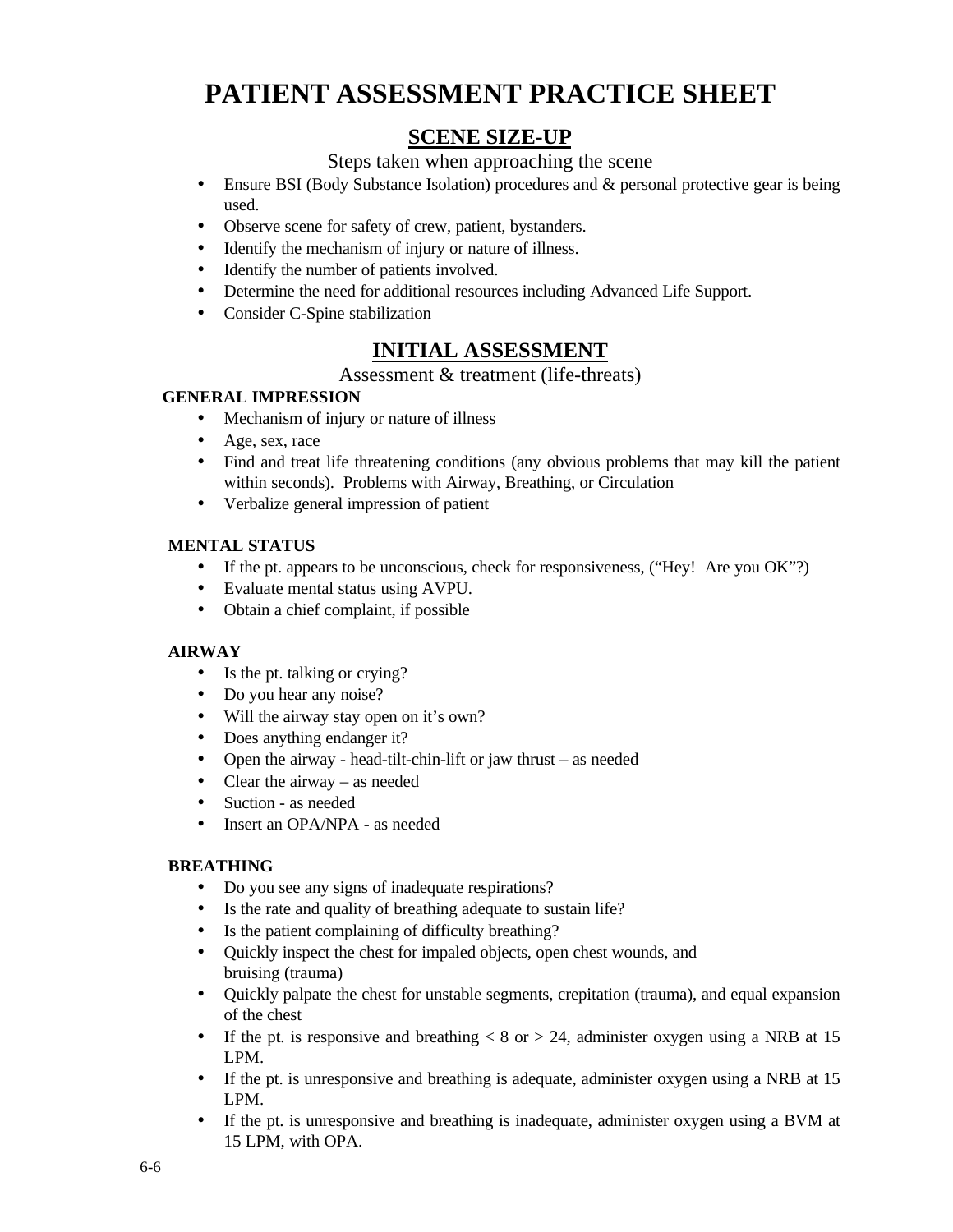### **CIRCULATION**

- If the pt. is unresponsive, assess for presence and quality of the carotid pulse.
- If the pt. is responsive, assess the rate and quality of the radial pulse.
- If radial pulse is weak or absent, compare it to the carotid pulse.
- For patients 1 year old or less, assess the brachial pulse.
- Is there life threatening hemorrhage?
- Control life threatening hemorrhage
- Assess the patient's perfusion by evaluating skin for color, temperature and condition (CTC); can also check the conjunctiva and lips
- Assess capillary refill in infant or child  $< 6$  yrs. old
- Cover with blanket and elevate the legs as needed for shock (hypoperfusion)

### **IDENTIFY PRIORITY PATIENTS** *Is the patient:*

- ¸ **C**ritical
- ¸ **U**nstable
- ¸ **P**otentially Unstable
- ¸ **S**table
- Consider the need for Advanced Life Support
- If the patient is **C**RITICAL, **U**NSTABLE or **P**OTENTIALLY UNSTABLE , begin packaging the patient during the **rapid assessment** while treating life threats and transport as soon as possible.
- In addition, perform the **rapid trauma assessment** for the trauma patient if he/she has significant mechanism of injury and apply spinal immobilization as needed.
- For the unresponsive medical patient perform the **rapid medical assessment**.
- If the patient is or **S**TABLE, perform the appropriate focused physical exam (for the medical pt. perform the **focused physical exam**; for trauma patient perform the **focused trauma assessment**.)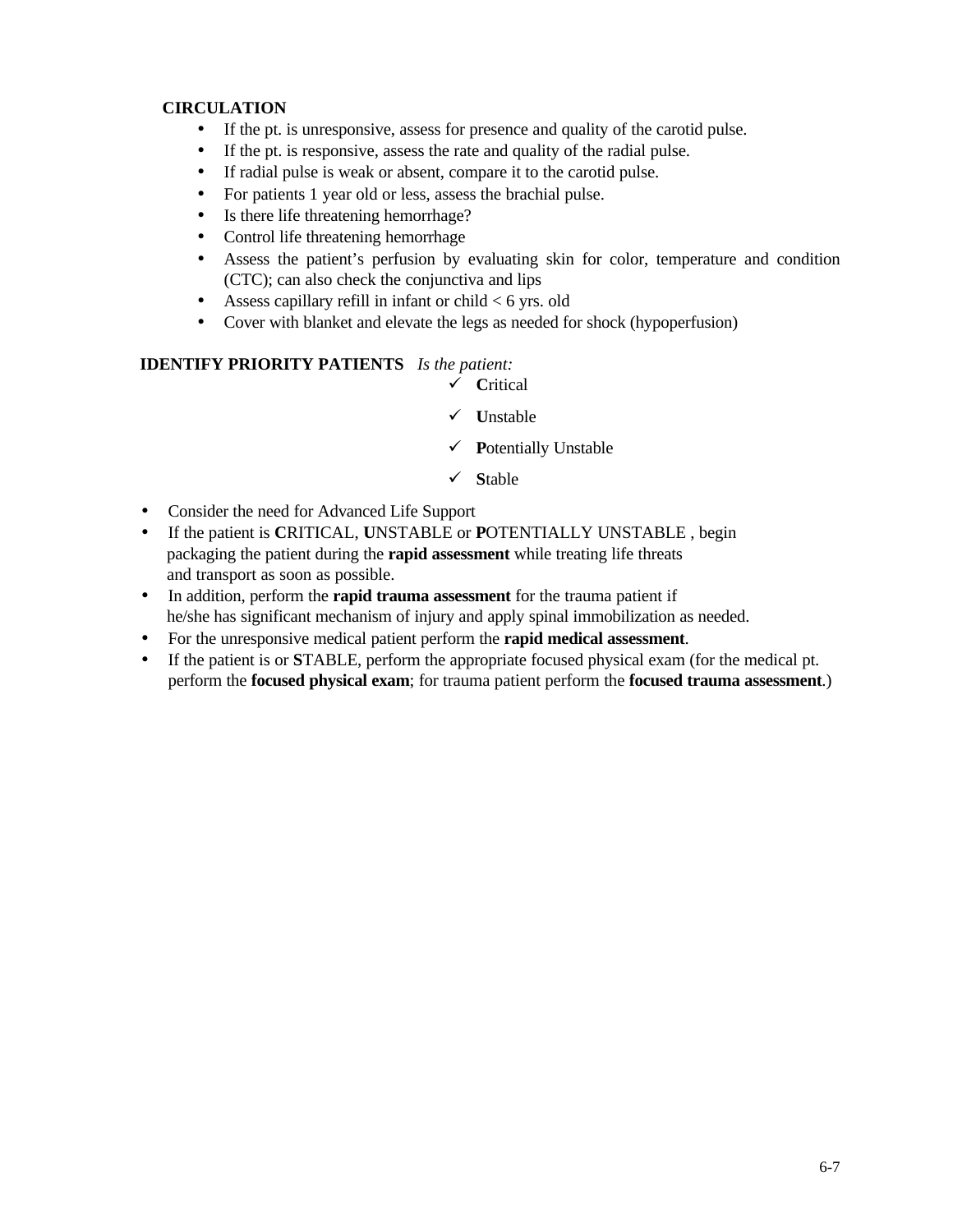# **FOCUSED HISTORY AND PHYSICAL EXAM - TRAUMA**

Re-consider the mechanism of injury. If there is significant mechanism of injury, perform a **Rapid Trauma Assessment** on-scene while preparing for transport and then a Detailed Assessment during transport. If there is no significant mechanism of injury, perform the **Focused Trauma Assessment.** Direct the focused trauma assessment to the patient's chief complaint and the mechanism of injury (perform it instead of the rapid trauma assessment).

# **RAPID TRAUMA ASSESSMENT**

perform on patients with significant MOI

- Continue spinal stabilization
- Re-consider ALS back-up
- Inspect and palpate the body for injuries to the following:

#### **HEAD** - inspect and palpate for signs of injury.

- DCAP-BTLS
- Blood & fluids from the head

**NECK** - inspect and palpate for signs of injury.

- DCAP-BTLS
- JVD (Jugular Vein Distention)
- Crepitation
- Apply CSIC (Cervical Spinal Immobilization Collar) if not already done

**CHEST** - inspect and palpate for signs of injury.

- DCAP-BTLS
- Paradoxical movement
- Crepitation
- Breath sounds bilateral assessment of the apices, mid-clavicular line; midaxillary at the nipple line; and at the bases

 **ABDOMEN** - inspect and palpate for signs of injury.

- DCAP-BTLS
- Pain
- Firm
- Soft
- Distended

**PELVIS** - inspect and palpate for signs of injury.

• DCAP-BTLS

If no pain is noted, gently compress the pelvis to determine tenderness or unstable movement.

#### **EXTREMITIES** - inspect and palpate the lower and

upper extremities for signs of injury.

- DCAP-BTLS
- Crepitation
- Distal pulses
- Sensory function
- Motor function

**POSTERIOR** - Log roll the patient. Maintain c-spine stabilization.

- Inspect and palpate for injuries or signs of injury.
	- DCAP-BTLS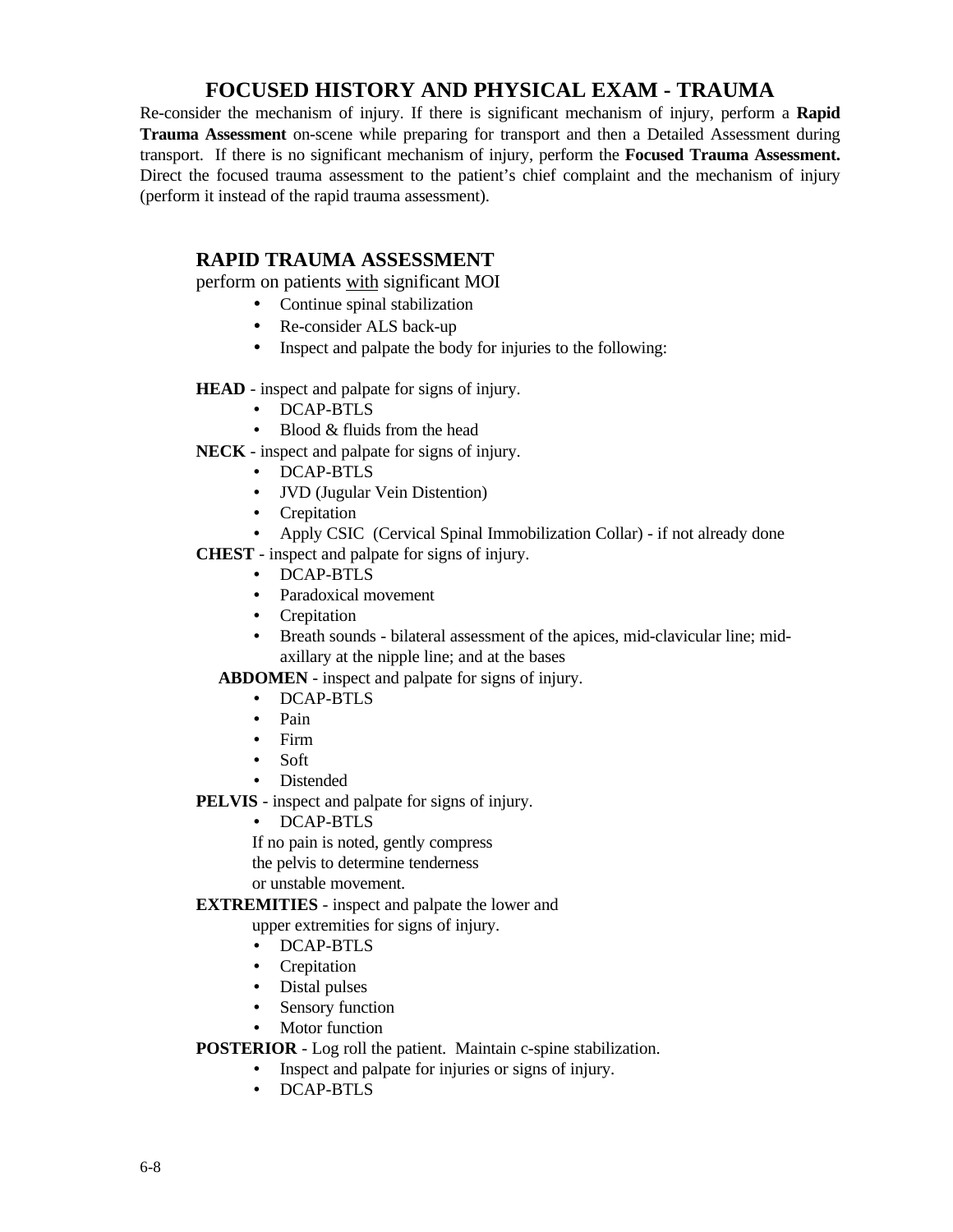# **FOCUSED TRAUMA ASSESSMENT**

Perform on patients with no significant MOI

#### **Assess the patient's chief complaint**

- The specific injury they are complaining about Why they called EMS
- Assess and treat injuries not found during your Initial Assessment
- Reconsider your transport decision
- Consider ALS intercept

#### **Focused Assessment**

- Follow order of the Rapid Assessment
- Focus assessment on the specific area of injury or complaint

#### **Baseline Vital Signs**

- Obtain a full set of vital signs including:
	- Respirations
	- Pulse
	- Blood Pressure
	- Level of Consciousness
	- Skin
	- Pupils

#### **Assess SAMPLE History**

- 
- 
- 
- Signs & Symptoms Pertinent Past Medical History
- Allergies Last oral intake
- Medications Events leading up to the injury/illness

# **OBTAIN BASELINE VITAL SIGNS**

#### **RESPIRATIONS**

#### RATE

Watch the chest/abdomen and count for no less than 30 seconds. If abnormal respirations are present count for a full 60 seconds.

#### **OUALITY**

- 
- 
- Normal Shallow Any unusual pattern?
- Labored? Deep Noisy breathing?

#### **PULSE**

RATE

Check the radial pulse. If pulse is regular, count for 30 seconds and multiply x 2. If it is irregular, count for a full 60 seconds.

- **QUALITY** 
	- $\bullet$  Regular  $\bullet$  Strong
	- $\bullet$  Irregular  $\bullet$  Weak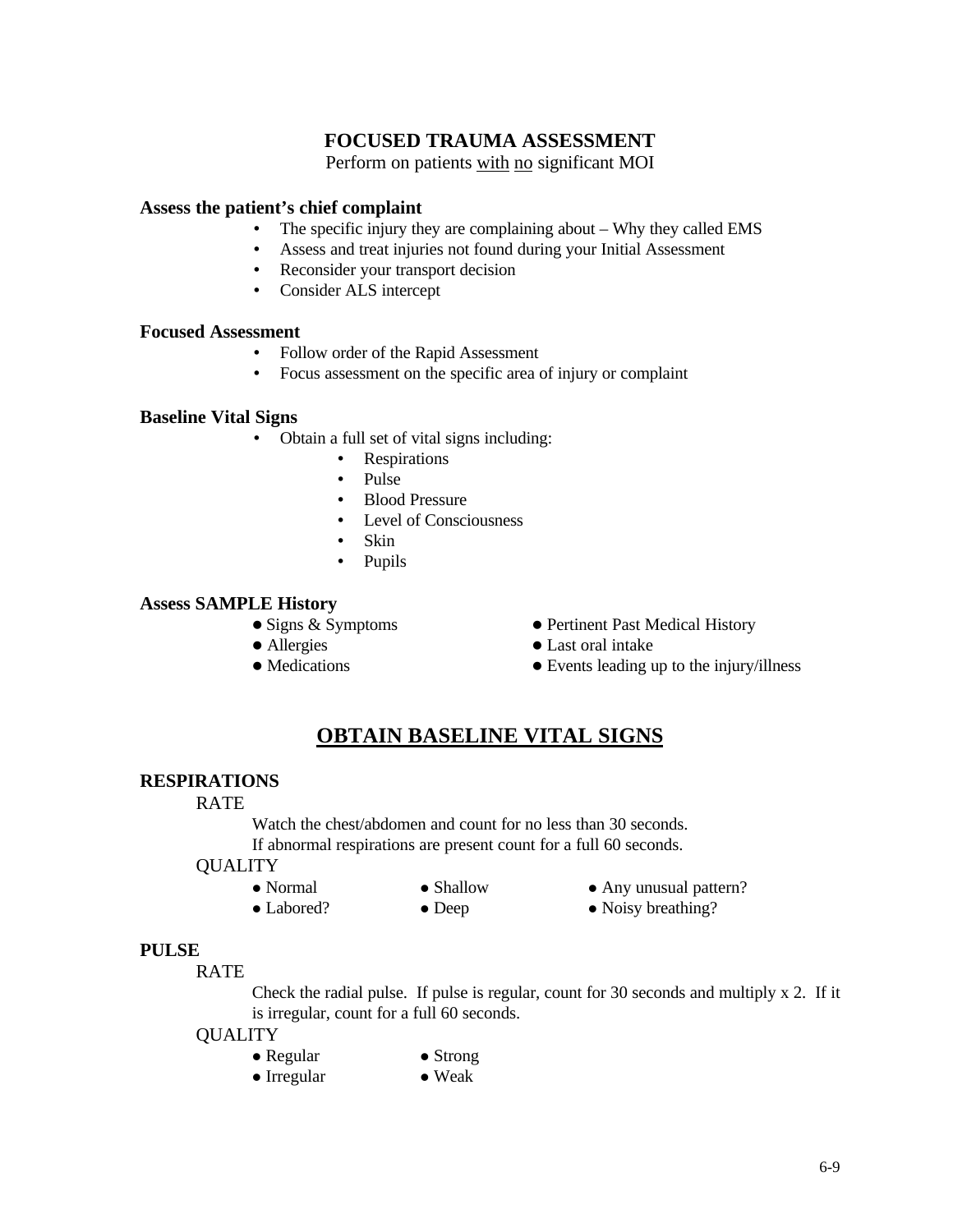# **SKIN (CTC)**

Color - Look at the skin

- Normal (unremarkable)
- **Cyanotic**
- Pale
- Flushed
- Jaundice

Temperature - touch the skin

- Warm
- Hot
- Cool
- Cold

Condition - assess the skin

- Wet
- Dry

# **BLOOD PRESSURE**

 Blood pressure should be measured in all patients over the age of 3. Auscultate the blood pressure. In a high noise environment, palpate (only the systolic reading can be obtained).

**PUPILS -** use a penlight to check reactivity of the pupils; also assess for size

- equal or unequal
- normal, dilated, or constricted
- reactive change when exposed to light
- non-reactive do not change when exposed to light
- Equally or unequally reactive when exposed to light

### **ASSESS SAMPLE**

- What **S**igns and **S**ymptoms is the patient exhibiting?
- Does the patient have any **A**llergies?
- Does the patient take any **M**edications?
- Does the patient have **P**ertinent past medical history?
- When was the patient's **L**ast meal?

What did the patient eat? When did they last eat?

• **E**vents - What happened, how did this incident happen? Events leading up to the injury or illness.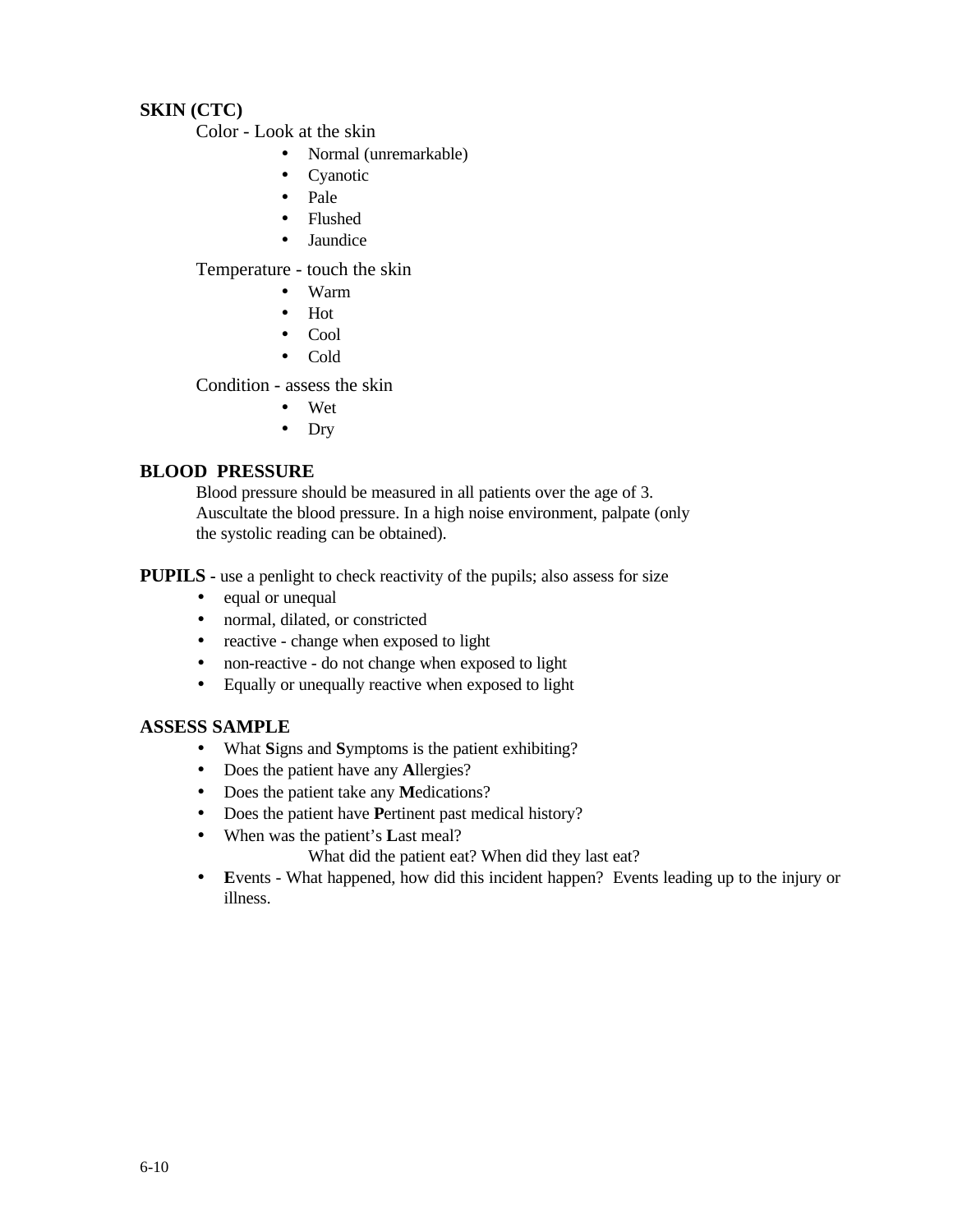# **FOCUSED HISTORY AND PHYSICAL EXAM - MEDICAL**

During this phase of the patient assessment, the mnemonic **OPQRST** and **SAMPLE** will be used to gather information about the chief complaint and history of the present illness. **Baseline vital signs** and a **focused physical exam** or a **rapid medical assessment** will be performed. The order in which you perform the steps of this focused history and physical exam varies depending on whether the patient is responsive or unresponsive.

**RAPID MEDICAL ASSESSMENT –** performed on patients who are unconscious, confused, or unable to adequately relate their chief complaint.

- Perform a rapid assessment using DCAP-BTLS following the the order of the Rapid Trauma Assessment
	- Assess the head
	- Assess the neck
	- Assess the chest
	- Assess the abdomen
	- Assess the pelvis
	- Assess the extremities
	- Assess the posterior
- Obtain baseline set of vital signs
- Position patient to protect the airway
- Obtain the SAMPLE history from bystander, family, or friends.

**Focused Medical Assessment** – performed on the conscious alert patient who can adequately relate their chief complaint.

### **Obtain the history of the present illness**

- Onset "What were you doing when the symptoms started?"
- **Provocation "Is there anything that makes the symptoms better or worse?"**
- **Quality "What does the pain/discomfort feel like?"<br>• Radiation "Where do you feel the**
- **R**adiation "Where do you feel the pain/discomfort?" "Does the pain/discomfort travel anywhere else?"
- **S**everity "How bad is the pain?" "How would you rate the pain on a scale of 1-10, with 10 being the worst pain you've felt in your life?"
- Time "How long has the problem been going on?"

#### **ASSESS SAMPLE**

- What other **S**igns and **S**ymptoms is the patient exhibiting?
- Does the patient have any **A**llergies?
- Does the patient take any **M**edications?
- Does the patient have a **P**ertinent past medical history?
- When was the patient's **L**ast meal? (last oral intake)
	- What did the patient eat/drink?
- **E**vents What happened, how did this incident happen? Events leading up to the injury or illness.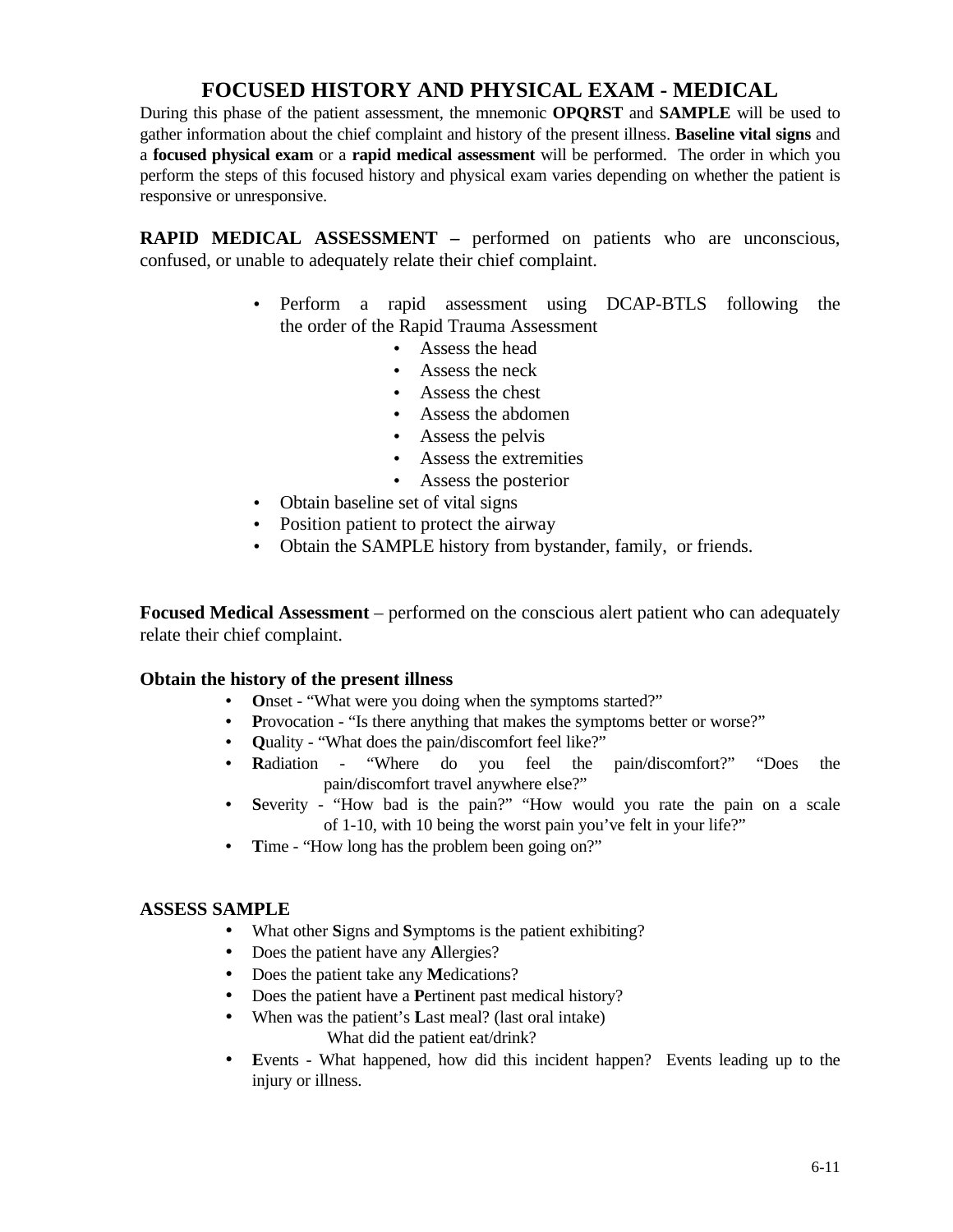# **Focused Assessment**

- Follow order of the Rapid Assessment
- Focus assessment on the specific area of complaint (chief complaint)

| Examples of questions to ask a conscious medical patient and assessment elements according to the<br>patient's chief complaint |                        |                                       |                          |                            |                                                           |
|--------------------------------------------------------------------------------------------------------------------------------|------------------------|---------------------------------------|--------------------------|----------------------------|-----------------------------------------------------------|
| <b>Altered Mental Status</b>                                                                                                   |                        | <b>Allergic Reaction</b>              |                          | <b>Cardiac/Respiratory</b> |                                                           |
| □                                                                                                                              | Description of episode | □                                     | History of allergies     | □                          | Onset                                                     |
| □                                                                                                                              | Duration               | П                                     | Exposed to what?         | □                          | Provocation                                               |
| □                                                                                                                              | Onset                  | □                                     | How exposed              | □                          | Quality                                                   |
| □                                                                                                                              | Associated symptoms    | □                                     | Effects                  | П                          | Radiation                                                 |
| □                                                                                                                              | Evidence of trauma     | □                                     | Progression              | П                          | Severity                                                  |
| □                                                                                                                              | Interventions          | □                                     | Interventions            | П                          | Time                                                      |
| □                                                                                                                              | Seizures               |                                       |                          | П                          | Interventions                                             |
| □                                                                                                                              | Fever                  |                                       |                          |                            |                                                           |
| Poisoning & OD                                                                                                                 |                        |                                       | <b>Environmental</b>     |                            | <b>Behavioral</b>                                         |
| □                                                                                                                              | Substance              | □                                     | Source                   | П                          | How do you feel?                                          |
| □                                                                                                                              | When exposed/ingested  | □                                     | Environment              | □                          | Determine if suicidal                                     |
| □                                                                                                                              | Amount                 | □                                     | Duration                 |                            | "Were you trying to hurt yourself?"                       |
| □                                                                                                                              | Time period            | □                                     | Loss of consciousness    |                            | "Have you been feeling that life is not<br>worth living?" |
| □                                                                                                                              | Interventions          | □                                     | Effects-general or local |                            | "Have you been feeling like killing                       |
| □                                                                                                                              | Estimated weight       |                                       |                          |                            | yourself?"                                                |
|                                                                                                                                |                        |                                       |                          | □                          | Threat to self or others                                  |
|                                                                                                                                |                        |                                       |                          | □                          | Medical problem                                           |
|                                                                                                                                |                        |                                       |                          | П                          | Interventions                                             |
|                                                                                                                                |                        |                                       |                          |                            |                                                           |
| <b>Obstetrics</b>                                                                                                              |                        |                                       | <b>Acute Abdomen</b>     |                            | <b>Loss of Consciousness</b>                              |
| □                                                                                                                              | Are you pregnant?      | П                                     | Location of pain         | $\Box$                     | Length of time unconscious                                |
| □                                                                                                                              | How long have you been | П                                     | Any vomiting             | П                          | Position                                                  |
|                                                                                                                                |                        | If so, color/substance<br>pregnant?   | П                        | History                    |                                                           |
| □                                                                                                                              | Pain or contraction    | □                                     | Taking birth control     | П                          | Blood in vomit or stool                                   |
| □                                                                                                                              | Bleeding or discharge  | Vaginal bleeding or<br>П<br>discharge |                          | $\Box$                     | Trauma                                                    |
| □                                                                                                                              | Has your water broke?  | П                                     | Abnormal vital signs     | П                          | Incontinence                                              |
| ◻                                                                                                                              | Do you want to push?   |                                       |                          | П                          | Abnormal vital signs                                      |
| □                                                                                                                              | Last menstrual period? |                                       |                          |                            |                                                           |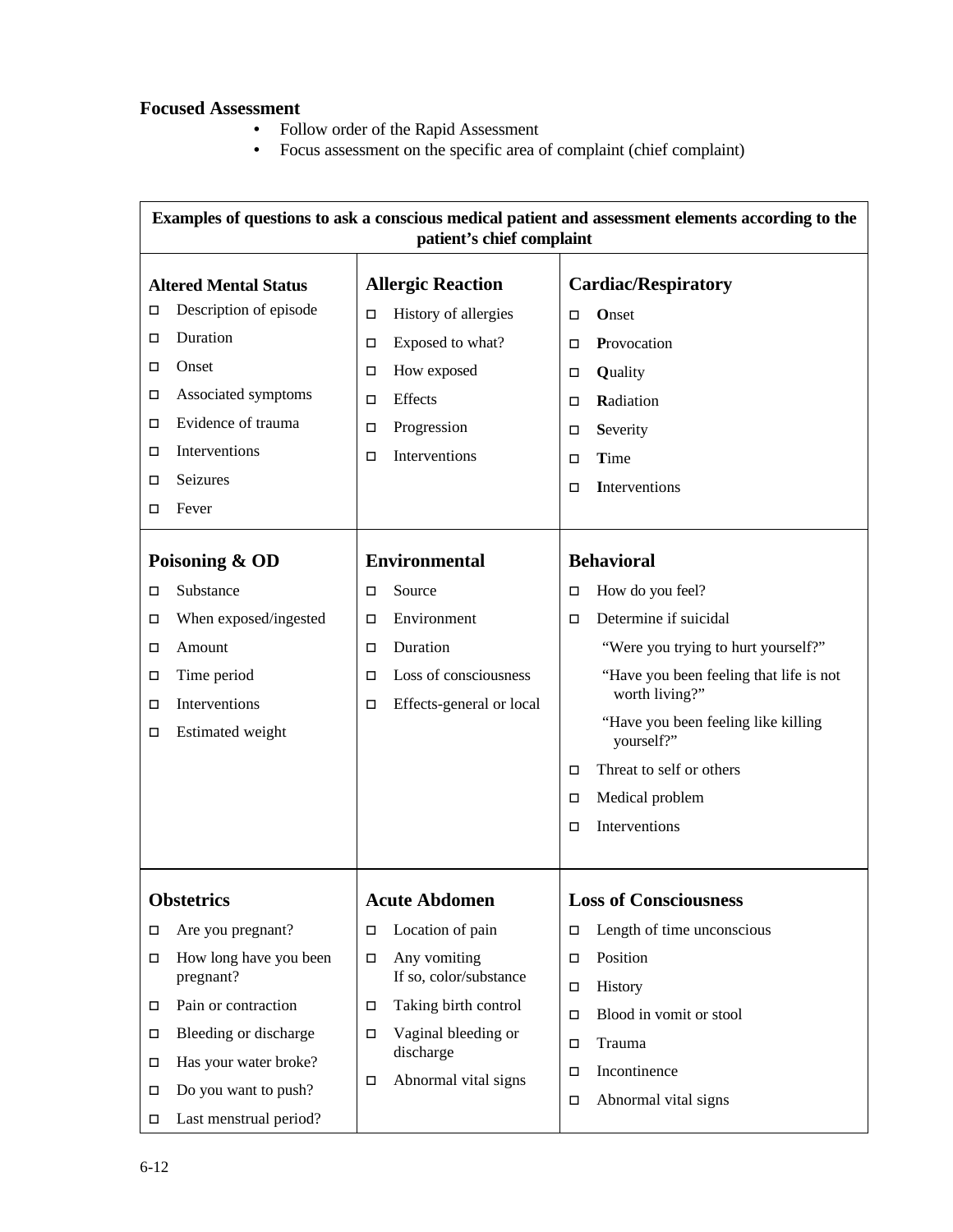# **Baseline Vital Signs**

- Obtain a full set of vital signs including:
	- Respirations
	- Pulse
	- Blood Pressure
	- Level of Consciousness
	- Skin
	- Pupils

# **Provide Treatment**

• Provide emergency medical care based on signs and symptoms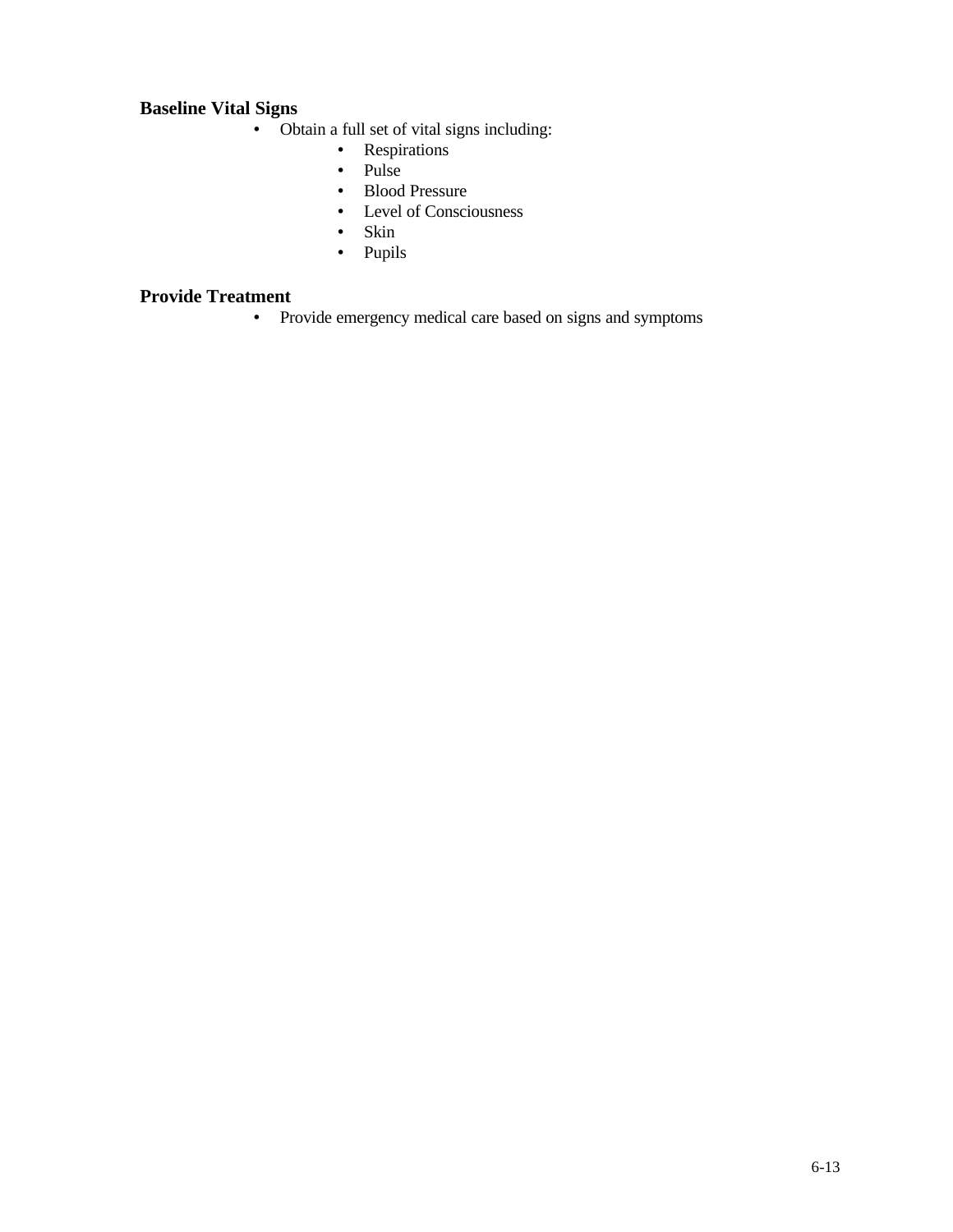# **DETAILED PHYSICAL EXAM**

The **Detailed Physical Exam** is used to gather additional information regarding the patient's condition only after you have provided interventions for life threats and serious conditions. Not all patients will require a Detailed Physical Exam. It is performed in a systematic head-to-toe order. You will examine the same body areas that you examined during your rapid assessment. During the detailed physical exam, you will look more closely at each area to search for findings of lesser priority than life threats and/or signs of injury that have worsened. **Do not delay transport to perform a detailed physical exam; it is only performed while enroute to the hospital** *or* **while waiting for transport to arrive.**

#### **Detailed Physical Exam – Trauma or Medical**

**HEAD** - inspect and palpate for signs of injury. DCAP-BTLS Blood & fluids from the head  **FACE** - inspect and palpate for signs of injury. DCAP-BTLS  **EARS** - inspect and palpate for signs of injury. DCAP-BTLS Drainage (blood or any other fluid)  **EYES** - inspect for signs of injury. DCAP-BTLS Discoloration Unequal Pupils Foreign Bodies Blood in Anterior Chamber  **NOSE** - inspect and palpate for signs of injury. DCAP-BTLS Drainage Bleeding  **MOUTH** - inspect for signs of injury. DCAP-BTLS Damaged/Missing Teeth **Obstructions** Swollen or Lacerated Tongue Discoloration Unusual Odors **NECK** - inspect and palpate for signs of injury. DCAP-BTLS JVD Tracheal deviation Crepitation **CHEST** - inspect and palpate for signs of injury. DCAP-BTLS Paradoxical movement Crepitation Breath sounds - bilateral assessment of the apices, midclavicular line; mid-axillary at the nipple line; and at the bases • Present

- Absent
- Equal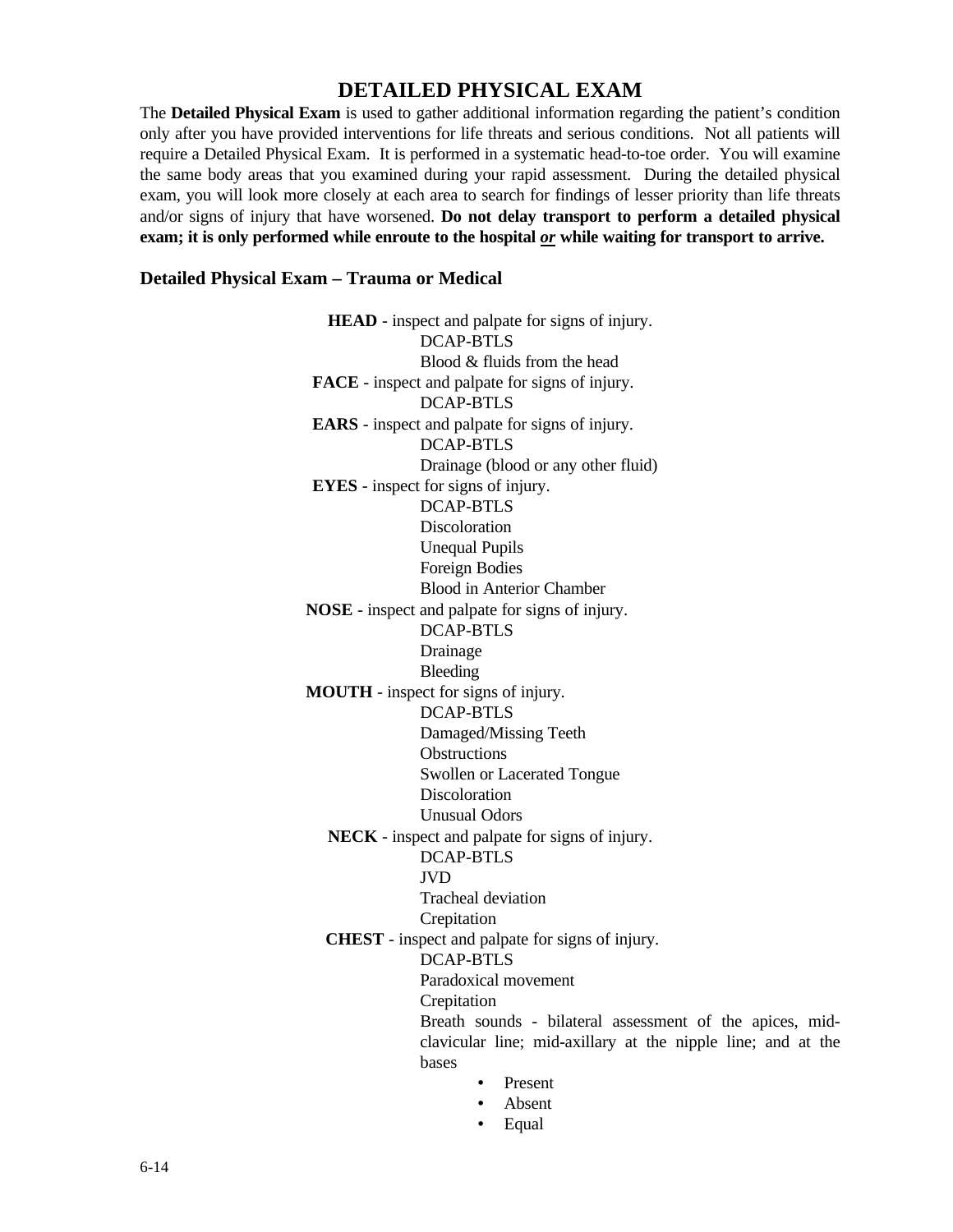**ABDOMEN** - inspect and palpate for signs of injury. DCAP-BTLS Pain/Tenderness Firm Soft Distended **PELVIS** - inspect and palpate for signs of injury. DCAP-BTLS If no pain is noted, gently compress the pelvis to determine tenderness or unstable movement. **EXTREMITIES** - inspect and palpate the lower and upper extremities for signs of injury. DCAP-BTLS Crepitation Distal pulses Sensory function Motor function  **POSTERIOR** - Log roll the patient. Maintain c-spine stabilization. Inspect and palpate for injuries or signs of injury. DCAP-BTLS